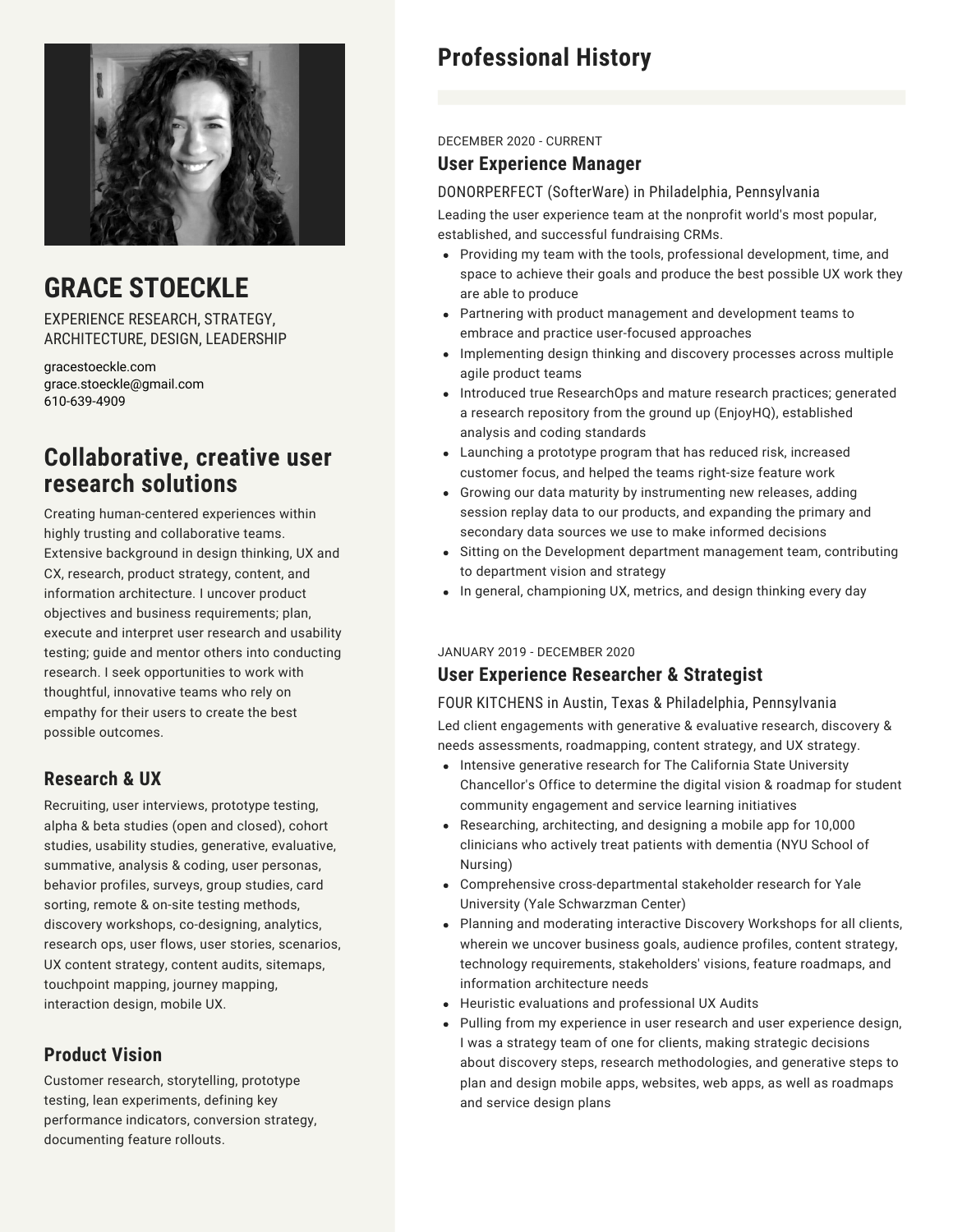

# **GRACE STOECKLE**

EXPERIENCE RESEARCH, STRATEGY, ARCHITECTURE, DESIGN, LEADERSHIP

gracestoeckle.com grace.stoeckle@gmail.com 610-639-4909

## **Collaborative, creative user research solutions**

Creating human-centered experiences within highly trusting and collaborative teams. Extensive background in design thinking, UX and CX, research, product ownership, content, information architecture, and product strategy. I uncover product objectives and business requirements; plan, execute and interpret user research and usability testing; guide and mentor others into conducting research. I seek opportunities to work with thoughtful, innovative teams who rely on empathy for their users to create the best possible outcomes.

## **Research & UX**

Recruiting, user interviews, prototype testing, alpha & beta studies (open and closed), cohort studies, usability studies, generative, evaluative, summative, analysis & coding, user personas, behavior profiles, surveys, group studies, card sorting, remote & on-site testing methods, discovery workshops, co-designing, analytics, research ops, user flows, user stories, scenarios, UX content strategy, content audits, sitemaps, touchpoint mapping, journey mapping, interaction design, mobile UX.

## **Product Vision**

Customer research, storytelling, prototype testing, lean experiments, defining key performance indicators, conversion strategy, documenting feature rollouts.

# **Professional History**

#### JANUARY 2018 - SEPTEMBER 2018

## **User Experience Manager**

#### WAWA in Wawa, Pennsylvania

Managed the user experience of existing and upcoming Wawa digital properties, including the Wawa iOS and Android mobile app, Wawa.com, and WawaRewards.com.

#### MARCH 2015 - OCTOBER 2017

### **User Experience Designer - Mobile UX Lead**

### AWEBER in Chalfont, Pennsylvania

Led the user experience for AWeber's Mobile Products Team for over two years. AWeber offers three mobile apps (on both Android & iOS) to our 100k international customers. Then moved to be lead UX on the Conversions team. Leveraged design thinking and lean practices in a scrum agile environment.

#### OCTOBER 2006 - FEBRUARY 2015

## **User Experience Strategist & Information Architect**

### WILLIAMS RANDALL in Indianapolis, Indiana

Led the strategy for interactive and digital projects, from conducting initial business analysis to executing user research to overseeing the product's strategy through launch.

## **Education**

## **Bachelor of Arts, English**

PENNSYLVANIA STATE UNIVERSITY at State College, Pennsylvania University Schreyer Honors College Graduated with High Distinction

## **Certified Scrum Product Owner**

SCRUM ALLIANCE at Minneapolis, Minnesota

## **Entrepreneurship for Women**

MONTGOMERY COUNTY COMMUNITY COLLEGE at Blue Bell, Pennsylvania